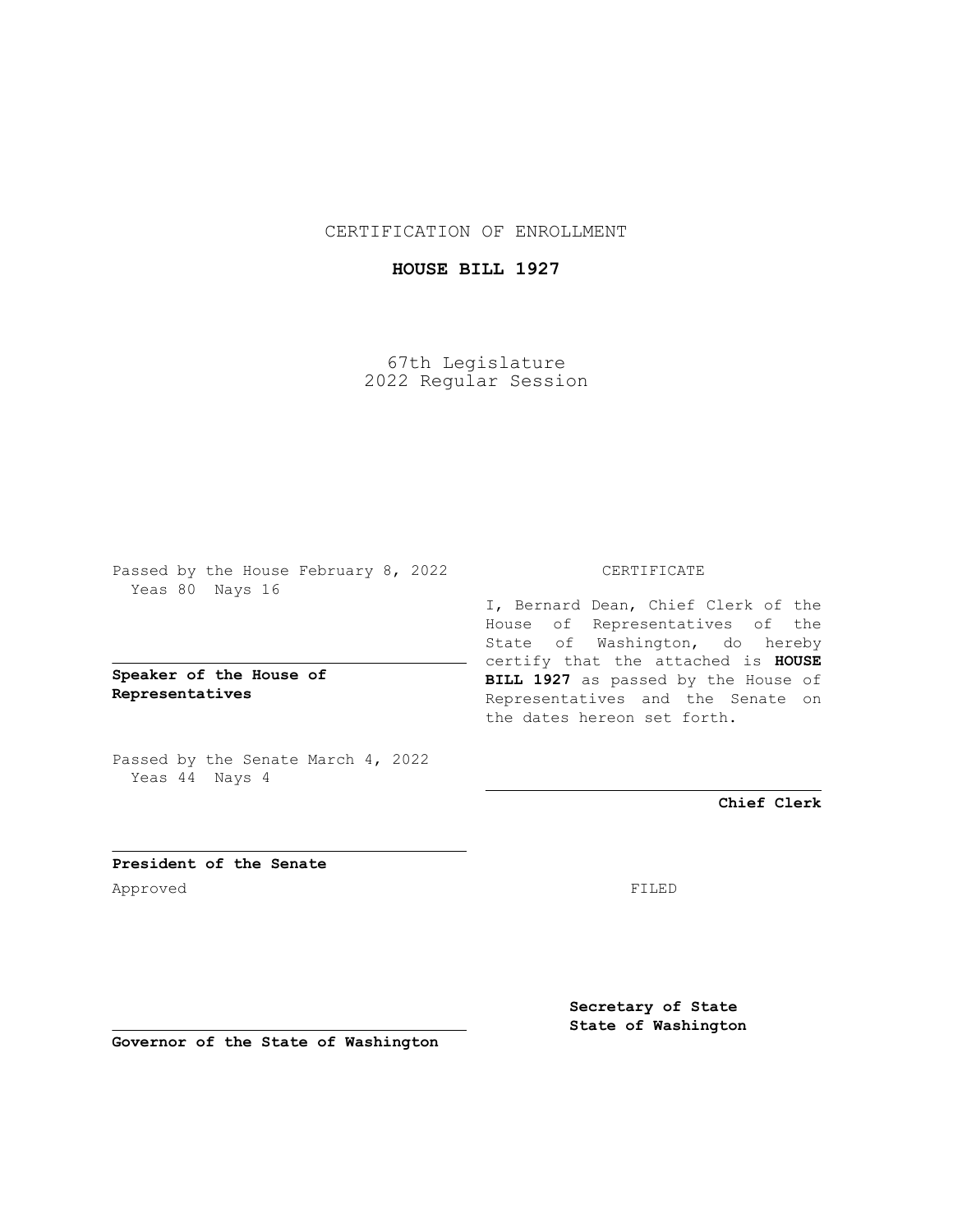## **HOUSE BILL 1927**

Passed Legislature - 2022 Regular Session

**State of Washington 67th Legislature 2022 Regular Session**

**By** Representatives Riccelli, Sullivan, Santos, Simmons, Ramel, Ormsby, and Fey

Read first time 01/12/22. Referred to Committee on Labor & Workplace Standards.

 AN ACT Relating to encouraging citizens to serve in the legislature by creating leave provisions for legislative service; and 3 adding a new chapter to Title 49 RCW.

BE IT ENACTED BY THE LEGISLATURE OF THE STATE OF WASHINGTON:

 NEW SECTION. **Sec. 1.** (1) The Washington state legislature is purposefully designed to be a part-time legislature to provide people from all areas of life the opportunity to participate. All businesses and industries, in the private and public sector, benefit when the legislature is made up of the broadest possible representation.

 (2) It is a significant public policy to encourage citizens to 11 serve in the legislature.

 (3) Other states have enacted legislation addressing the duties and responsibilities of legislators and prospective legislators in relation to their regular employment. It is the intent of this act to address potential uncertainties that can occur between employers and employees who are part-time legislators because of the time 17 requirements of the legislature.

 NEW SECTION. **Sec. 2.** For the purposes of this chapter, "employer" means: (1) The state, state institutions, and state agencies; and (2) any unit of local government including, but not